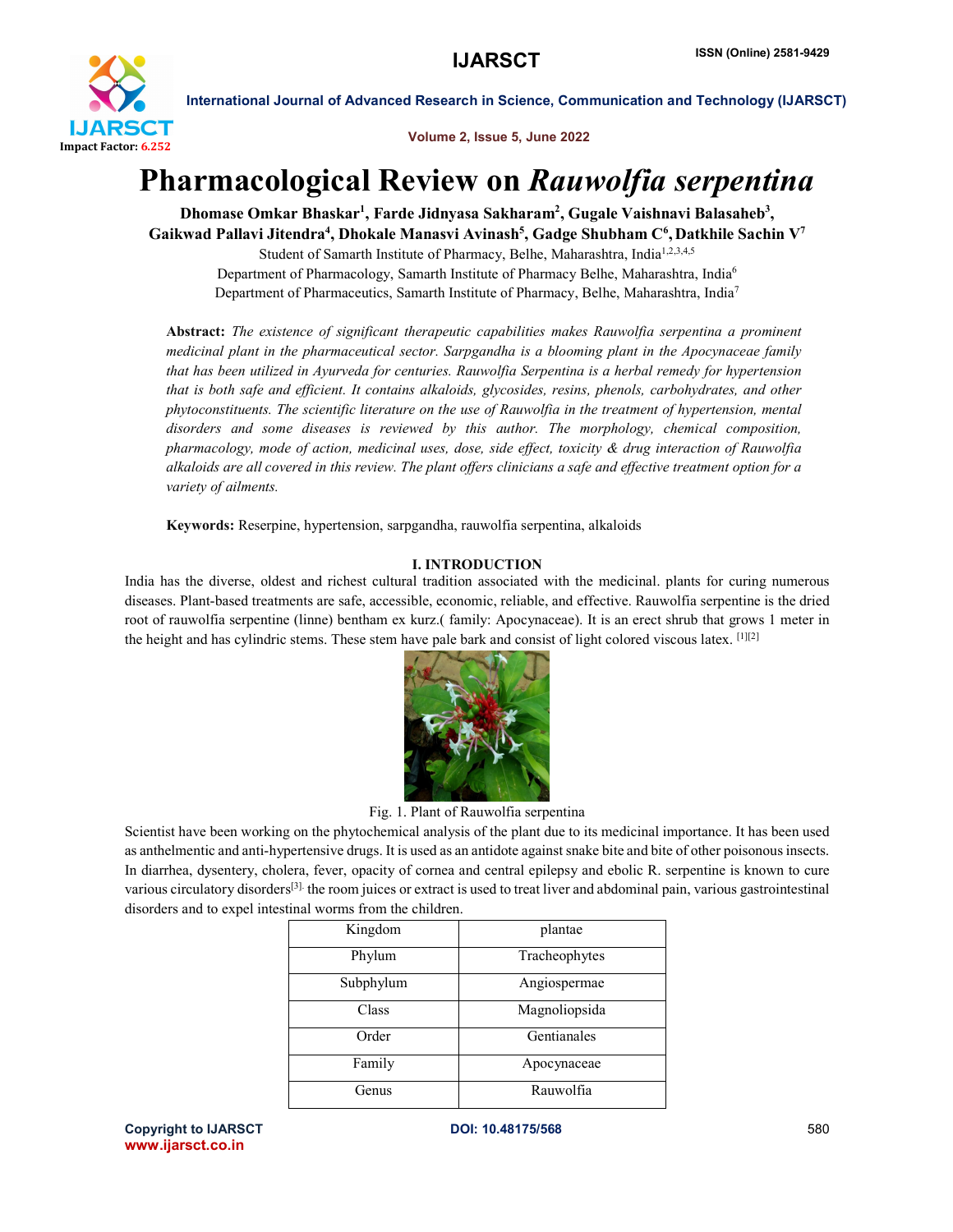

# Volume 2, Issue 5, June 2022

| <b>Species</b> | R. serpentina |
|----------------|---------------|
| Common name    | Sarpagandha   |
|                |               |

Table 1: Taxonomy of Rauwolfia serpentina

The roots used externally on the affected areas. The other diseases such as pneumonia, malaria, body aches, eczema, burns, menstrual disorders, scabies, skin cancer, asthma, respiratory problems, eye inflammation, spleen diseases and fever can also be cured using R. Serpentina

# 1.1 Morphology

It is an erect evergreen perennial bush with along irregular, yellowish root stalk to a length of 60 -90 cm the fruits are drupe 0.5 cm in measurement and sparkling dark when completely ready. The plant is found in tropical Himalayas in lower hills himachal Pradesh.



Fig. 2. Root of Rauwolfia serpentina

# 1.2 Chemical Composition

Alcohols, sugars, and glycosides, fatty acids, flavonoids, phytosterols, oleoresins, steroids, tannins, and alkaloids are some of the phytochemicals found in Rauwolfia. The most important alkaloids identified in the plant are indole alkaloids, which account for more than 50 of the plant's alkaloids.<sup>[4]</sup>



Fig. 3. chemical constituents of rauwolfia.

Copyright to IJARSCT **DOI: 10.48175/568** 581 www.ijarsct.co.in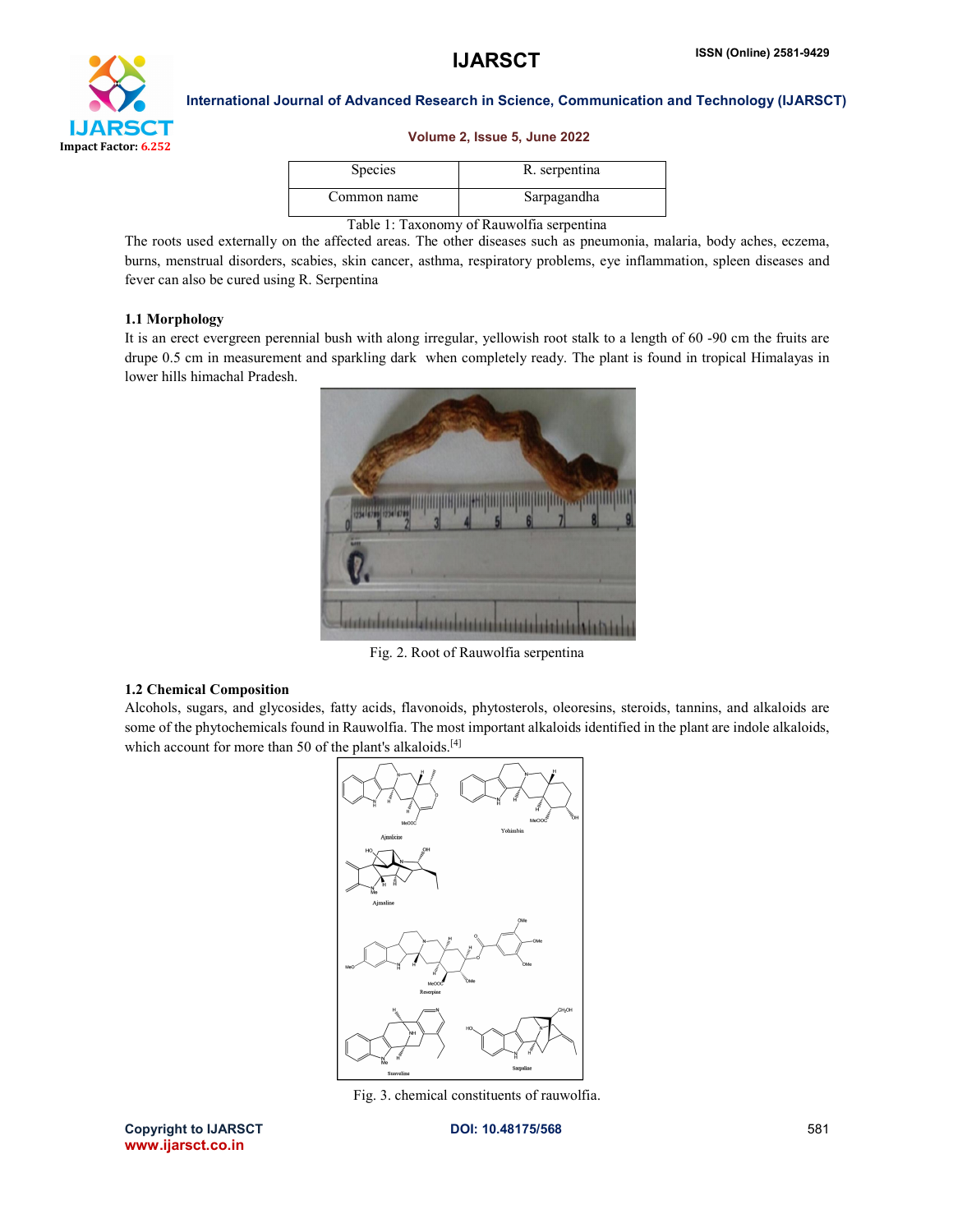

# Volume 2, Issue 5, June 2022

Indole alkaloids are a group of nitrogenous compounds that are derived from the amino acid tryptophan. They share a common 5 and 6 carbon heterocyclic ring structure with 1 nitrogen molecule.<sup>[5]</sup> All part of the plant, including the stem and leaves, contain indole alkaloids, but they are found in highest concentration in the bark of the root.<sup>[6]</sup> The the identified indole alkaloid include ajmalidine, ajmaline, ajmalinine, ajmalicine, aricine, canescine, coryanthine, deserpidine, isoajmaline, isoserine, isoserpiline, lankanescine, raucaffricine, rauhimbine, rauwolfinine, recanscine, rescinamine, reserpiline, reserpine, reserpinine, thebaine, yohimbine, and yohimbinine.<sup>[6][7]</sup>

# 1.3 Pharmacology

The alkaloid reserpine is the most studied in R. Serpentina. Robert Wallace wigging was the first to isolate and use it in 1950. The alkaloid reserpine is classed as an indole alkaloid. It's a white to yellow powder that darkens in the presence of light. It has no odour, is insoluble in water, soluble in alcohol only slightly, and easily soluble in acetic acid. Its chemical formula is C33H40N209, and it has a molecular mass of 609 g. It has a harsh taste. Isolated reserpine was first used in the treatment of hypertension, tachycardia, and thyrotoxicosis in 1952 as the medication serpasil.

Reserpine is distributed in the brain, liver, spleen, kidney, and adipose tissue, among other places.[8] It has been discovered that its initial half life in the blood is 4 to 5 hours. In plasma, its elimination half life has been calculated to range between 45 and 168 hours. Because of its binding to protein and blood cells, it has a relatively long elimination half life. Hepatic metabolism responsible for about 62 % of reserpine degradation, whereas renal elimination is accomplished through faecal excretion. Reserpine alone has been found to include between 30% and 60% of excreted metabolites.

# 1.4 Mechanism of Action

Reserpine's mechanism of action has been extensively studied and recorded. Reserpinine binds to vesicular protein receptors. VMATs (vesicular monoamine transporters) are transporters of monoamines in the brain. Membranes of specific Secretory Organelles Presynaptic neuron vesicles. Reserpine hinders the release of intracellular neurotransmitters interacting to VMAT proteins and inhibiting secretory function vesicles formed by neurotransmitter uptake Finally, the usage of reserpine ensures that there are no or few side effects. Only a few neurotransmitters are released by the brain. presynaptic neuron is a type of presynaptic neuron. As a result, there is no or only one option. Nerve impulse propagation is modest.

The postsynaptic neuron is where this happens. VMAT1 and VMAT2 are two vesicular transport protein isoforms. VMAT1 is mostly located in the brain's neuroendocrine cells. particularly in the peripheral nerve system In the adrenal medula, there are chromaffin granules. platelets, sympathetic neurons VMAT2 is mostly located in the brain and spinal cord. system of the sympathetic nervous system Mast cells, as well as, In the stomach, histamine-containing cells can be discovered. pancreas. Reserpine is attracted to VMAT2 is three times more powerful than VMAT1. VMAT1 is a protein with which it has a strong affinity and attaches to certain targets nearly irrevocably platelets' receptors. [9][10]

# 1.5 Pharmacological Activities

# A. Hypertension

The pharmacologic aspects of Rauwolfia serpentina are as follows<sup>[11]</sup>:-

- 1. It causes vasomotor hyperactivity by acting on the vasomotor centre.Vasodilation of the whole body, leading to a drop in blood pressure
- 2. It acts as a depressant on the cerebral center. Relaxes the general nervous system [12].
- 3. It improves the function of the bronchial musculature.
- 4. Pharmacological Actions of the root of Rauwolfia serpentina, as well as its constituent parts. From time to time, alkaloids have been studied. Hamet [13] reported on the hypotensive effects of numerous Rauwolfia serpentina alkaloids in 1940. In 1944, Bhatia and Kapur <sup>[14]</sup> reported that isoajmaline and In healthy people, neoajmaline lowers blood pressure. animals with or without spinal cords and decerebrate animals. Hypertension that has been produced in a laboratory setting. On the one hand, Muller and associates 3 in 1952 and Bein  $[15]$  in 1953, on the other hand, The novel alkaloid was discovered based on animal tests. Reserpine has a strong and long-lasting hypotensive effect. In 1954, Goto  $[16]$  discovered that the alkaloid Reserpine was efficacious in 12 different ways, out of 15 hypertension cases The hypotensive effect was observed. It becomes noticeable three to seven days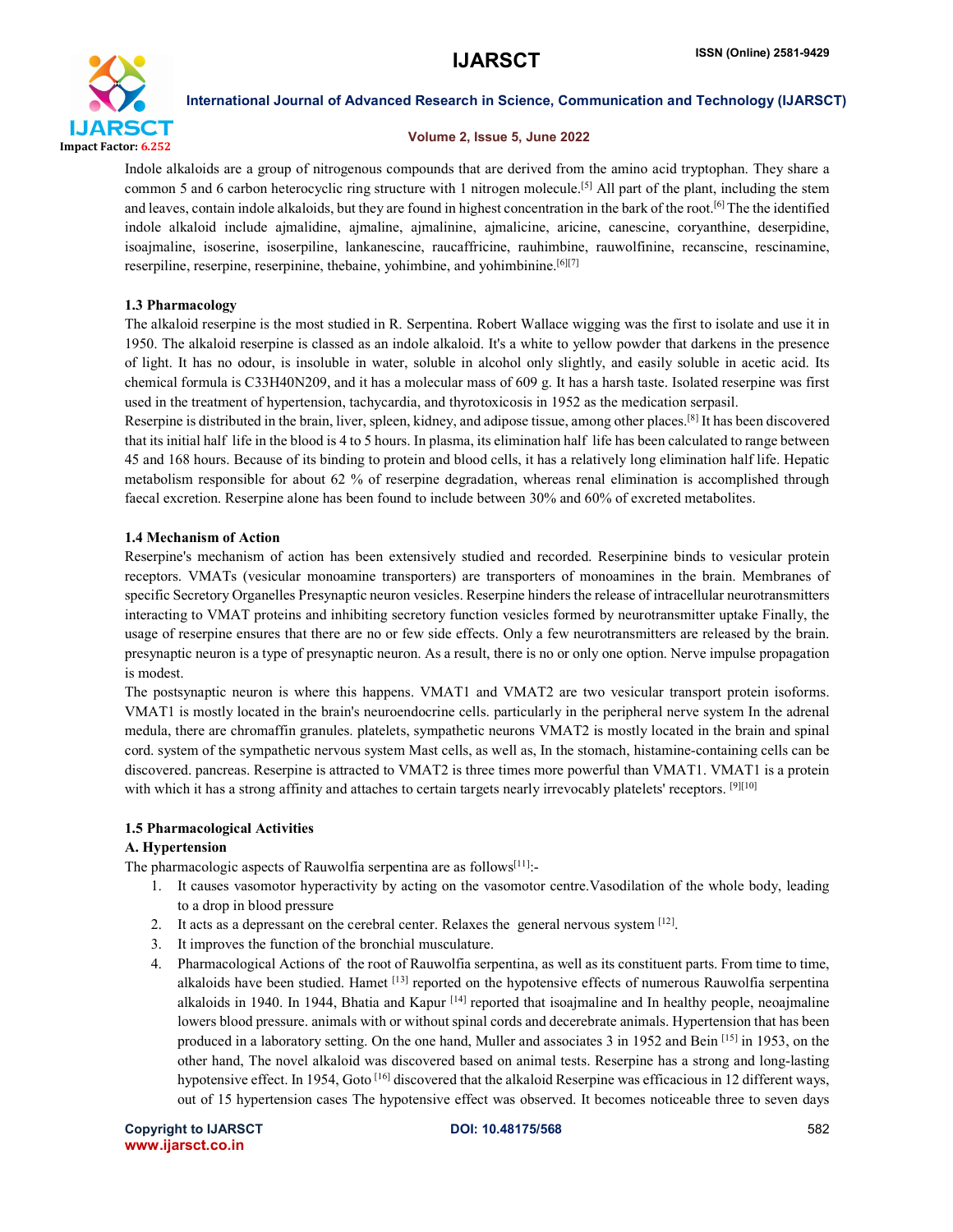

# Volume 2, Issue 5, June 2022

after it has been suspended. Vakil<sup>[17]</sup> reported a good hypotensive reaction to the drug in 1953. In 72 percent of instances, the alkaloid Reserpine was found, with minor adverse effects.

# B. CNS

Reserpine is the principal alkaloid with a diverse pattern of activity, mostly involving changes in amine concentration in the brain. It is capable of altering the concentration of nucleic acid, glycogen, acetyl choline, g-amino butyric acid antidiuretic hormone and acids Reserpine's side effects include respiratory inhibition, peristalsis stimulation, and miosis, nictating membrane relaxation, and also temperature regulating centre is influenced. It improves the Gastric secretion volume and free acidity. The Pitkriya is a Sanskrit word that contains Arsol (R.)[18] is present in the capsule (Unani formulation). Musakkin-wo-Munawwim ,Mudir (diuretic), Musakkin-eAsab (nervine sedative), and Mukhaddir (sedative and hypnotic) (anesthetic). Its Anticholinergic, anti-sedative, relaxant, hypotensive, anticontractile, antidiuretic, sympathomimetic, hypnotic, hyperthermic tranquillizing vasodialater, antiemetic, anti-fibrillar action Anti-arrhythmic, antifungal, and nematocidal agents are all available.<sup>[19][20]</sup>

# C. Antibacterial Activity

The antibacterial properties of R. serpentina were studied by Rathi et al. Using the well-diffusion method, root ethanol extract was assessed. Bacillus subtilis) two Gram-positive three Gram-negative bacteria (including Staphylococcus) (Pseudomonas aeruginosa, Klebsiella pneumoniae, and Which involved the use of Salmonella typhimurium) only three bacteria: Staphylococcus aureus, Klebsiella pneumonia, and B. subtilis bacteria are discovered to be vulnerable.[22]

# D. Antivenom Activity

According to Rajashree et al., the ethanolic extract of the entire R. serpentina plant exhibits antivenom action by counteracting the harmful effects of Naja naja venom. The fatal action of 2LD50 of N. naja venom was entirely neutralised by 0.14 mg of R. serpentina plant extract. [23]

By procoagulant, direct, and indirect hemolytic activities, James et al. investigate the venom-neutralizing potential of the aqueous extract of R. serpentina. The venom of the Daboia russelli was efficiently neutralised in it by the plant extract from R. serpentina. [24]

# E. Hypolipidemic activity

Shamim et al. looked into the 12-day oral administration to rabbits of R. serpentina root powder to see if it has any hypolipidemic effects. In order to estimate the serum triglyceride (TG), total cholesterol (TC), low-density lipoprotein cholesterol (LDL-C), high-density lipoprotein cholesterol (HDL-C), alanine aminotransferase (ALT), and lactate dehydrogenase, blood samples from each group were taken on the first, fourth, eighth, and twelfth day. Significant hypolipidemic activity was detected by the test. [25]

# F. Hepatoprotective Activity

Gupta *et al.* investigated the hepatoprotective activity of aqueous ethanolic extract (AET) of the root of *R. serpentina*  against paracetamol-induced hepatic damage in rat. The AET has reversal effect on the level of liver glutathione, Na+ K+-ATPase activity, serum marker enzyme, serum bilirubin and thiobarbituric acid, liver glutathione peroxide, glutathione-S-transferase, glutathione reductase, superoxide dismutase, catalase, and glycogen. Hepatoprotective activity was observed due to oxidant effect and normalization of impaired membrane function activity.

# G. Antidiarrheal Activity

Ezeigbo *et al.* introduced the antidiarrheal property of methanolic extract of leaves of *R. serpentina* in castor oil-induced diarrhea in mice.The dose of 100, 200, and 400 mg kg of extract was administered to the mice. The dosedependent reduction in intestinal weight and fluids volume was observed which are responsible for antidiarrheal effect of *R. serpentina.*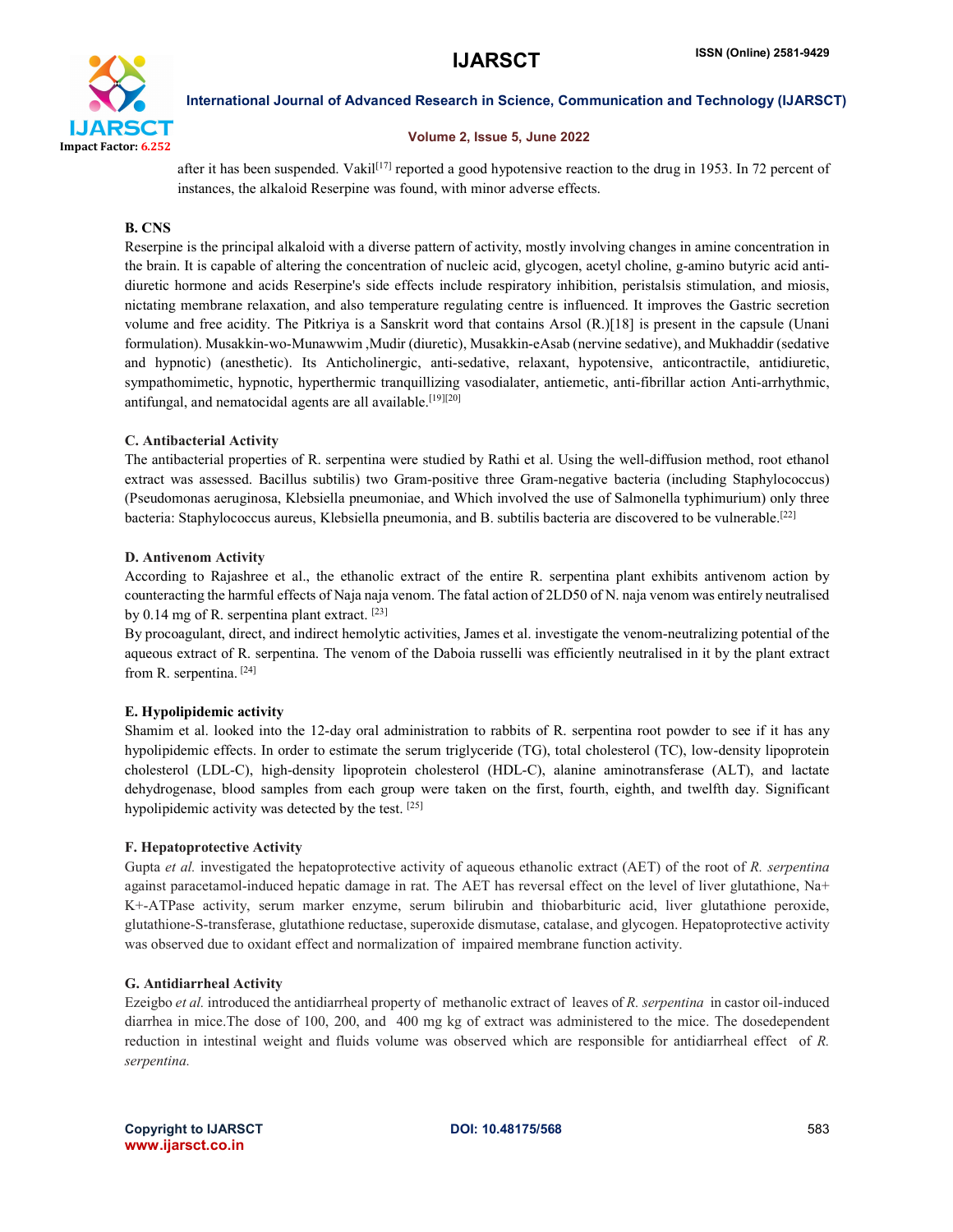

#### Volume 2, Issue 5, June 2022

### H. Antidiabetic Activity

Azmi *et al.* studied the atherogenic dyslipidemia, arteriosclerosis, and glycosylation index of MREt of *R. serpentina* in alloxan-induced type-1 diabetic mice for 14 days. 42 mice were divided into diabetic control, negative, positive, and normal control with three test dose groups. After 14 days of respective treatments, fasting blood glucose, insulin, hemoglobin (Hb), glycosylated HbA1c, TG, TC, LDL-C, very LDL-C, and HDL-C levels were determined with other parameters. A significant reduction in glycosylation, atherogenic, arteriosclerosis, and non-HDL-C was observed . The obtained results highlighting therapeutic

potential of MREt in lowering the risk of atherogenic dyslipidemia, arteriosclerosis and glycosylation in alloxane induced diabetic mice.

### I. Other Diseases

R. serpentina is also helpful in curing other diseases such as fever, malaria, eye diseases, pneumonia, asthma, AIDS, skin disease and spleen disorder.

#### Side Effect and Toxicology

Lethargy, sedation, psychiatric depression, hypotension, nausea, vomiting, abdominal cramping, gastric ulceration, nightmares, bradycardia, angina-like symptoms, bronchospasm, skin rash, itching, galactorrhea, breast enlargement, sexual dysfunction, and withdrawal psychosis are some of the adverse side effects of reserpine. Nasal congestion was the most prevalent side effect reported by all patients, with % to 15% of them experiencing it.<sup>[21]</sup> Mental depression can arise and continue after several months of usage. Parkinsonian symptoms, extrapyramidal responses, and convulsions can develop with exceedingly high doses. Rauwolfia causes just a few allergic symptoms, such as asthma. Gastric ulcers can be caused by adequate doses of reserpine that lower blood pressure. In rare people, reserpine has been reported to create a mild edema. Cardiac glycosides, ephedra, alcohol, antipsychotic drugs, barbiturates, diuretics, ephedrine, levodopa, monamine oxidase inhibitors, propranolol, stimulant drugs, and tricyclic antidepressants are all possible drug interactions.Corticosteroids, bilirubin, catecholamines, stomach acidity, norepinephrine, prolactin, thyroxine, and vanillymandelic acid tests, among others, interact with Rauwolfia.

#### II. CONCLUSION

According to a study of the research, when used in proper low doses, rauwolfia appears to be a safe and effective treatment for hypertension, mental disorders, and various diseases. These results hold true in the case of sarpgandha, as reserpine has been reported to have developed drug resistance, resulting in the discontinuance of reserpine in the treatment of hypertension, although sarpgandha root is still widely used. Pure rauwolfia alkaloids, also known as asteroxylon extract or pure reserpine, can also be used to treat hypertension in an equivalent amount. The LDR can be safely advised to patients who have been examined and shown to benefit from the treatment, according to the author.

#### ACKNOWLEDGEMENT

Author is thankful to the respective head of faculty & support.

#### **REFERENCES**

- [1]. Vakil R. J. "Rauwolfia serpentine in the treatment of high blood pressure; review of the literature", circulation, 1955, 12: 220-229.
- [2]. Mullar J. M. schittler E, et al, " reserpine, Der sedative wrikstoff rauwolfia serpentine (benth) experientia" 1952,8: 338.
- [3]. Fabricant DS, Farnsworth NR, The value of plant used in traditional medicine for drug recovery, environmental health perspective, 109, 2001, 69-75..
- [4]. Verma KC, Verma SK. Alkaloids analysis in root and leaf fractions of sarpaghanda (Rauwolfia serpentina) Agric Sci Dig. 2010;30(2):133–135.
- [5]. Leete E. The biogenesis of the Rauwolfia alkaloids, I: the incorporation of tryptophan into ajmaline. J Am Chem Soc. 1960;82(24):6338–6342.
- [6]. Woodson RE, Youngken HW, Schlittler E, Schneider JE. Rauwolfia: Botany, Pharmacognosy, Chemistry and